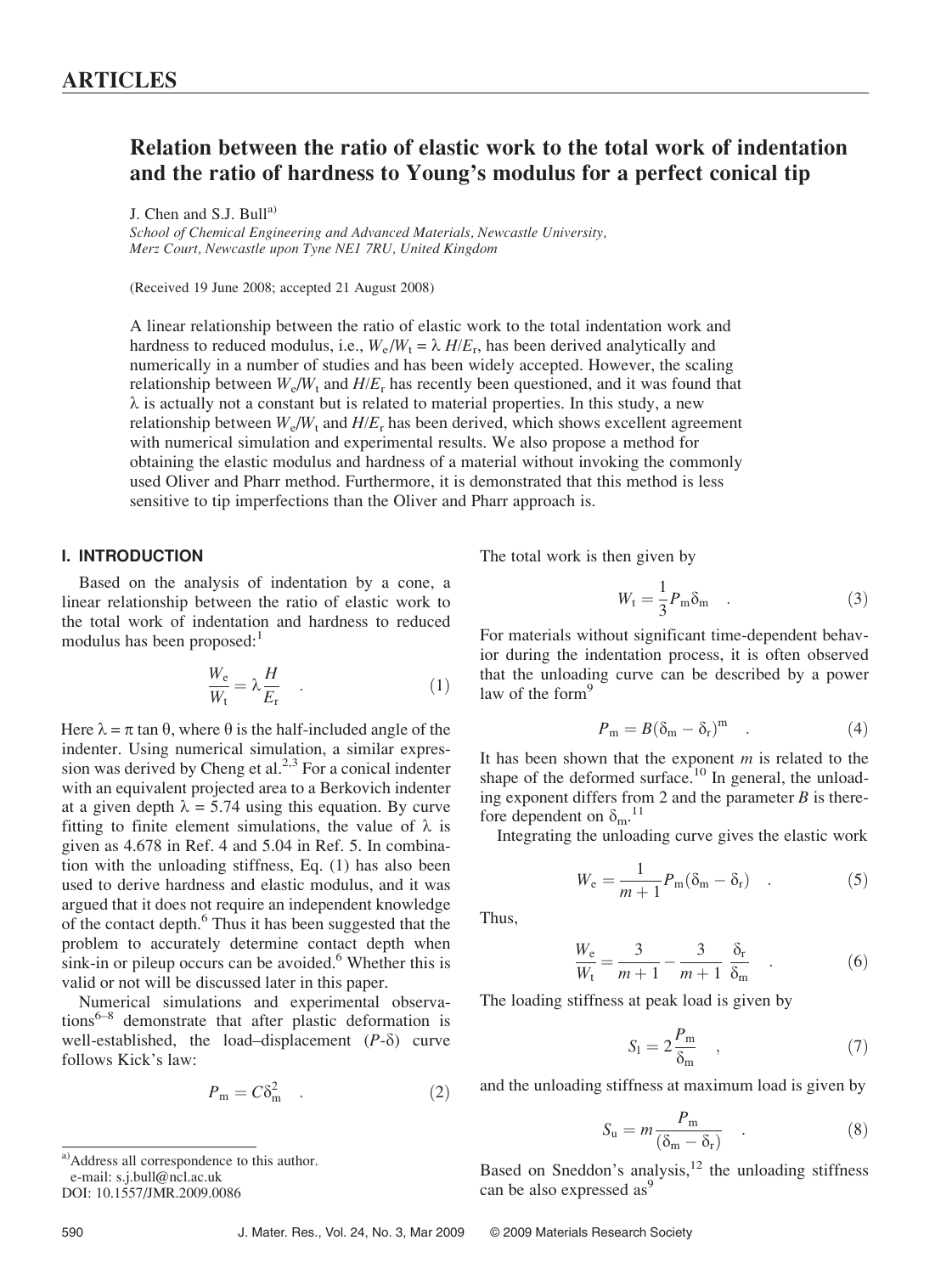$$
S_{\rm u} = \frac{2\beta E_{\rm r}}{\sqrt{\pi}} \sqrt{A_{\rm c}} \quad , \tag{9}
$$

where  $\beta$  takes account into the lateral displacement within the indentation. $^{13}$ 

Combining Eqs. (7) and (8) yields

$$
\frac{S_1}{S_u} = \frac{2}{m} \left( \frac{\delta_m - \delta_r}{\delta_m} \right) \quad . \tag{10}
$$

Combining Eqs. (7) and (9), we also obtain

$$
\frac{S_1}{S_u} = \frac{\pi}{\beta} \frac{H}{E_r} \frac{\delta_c \tan \theta}{\delta_m} . \tag{11}
$$

Thus,

$$
\frac{W_e}{W_t} = \frac{3m}{2(m+1)} \frac{\pi \tan \theta}{\beta} \frac{H}{E_r} \frac{\delta_c}{\delta_m} . \qquad (12)
$$

From Eq. (12), it can be seen that the linear scaling relationship between  $W_e/W_t$  and  $H/E_r$  is only valid if the unloading exponent  $m$  and the ratio of the contact depth over the maximum depth are constants.

It was observed that Eq. (1) with  $\lambda = 5.3$  provides a reasonable global agreement with finite element method (FEM) data for a Berkovich indenter for a wide range of materials, but it was also found that the value of  $\lambda$ strongly depends on the work hardening behavior, particularly for soft metals.<sup>14</sup> Unfortunately, the analysis given by Alkorta et al. $^{14}$  ends at this point, and no further explanation is given. Actually, the dependency of  $\lambda$ on the ratio of  $H/E_r$  had also been noticed by Choi et al.<sup>15</sup> By careful investigation of experimental results, they found different values of  $\lambda$  are required for soft metals and hard ceramics respectively (e.g.,  $\lambda = 7.3$ , when  $W_e/W_t < 0.15$ ;  $\lambda = 5.17$ , when  $W_e/W_t \ge 0.15$ . However, it is difficult to understand why there should be a sharp jump in the value of  $\lambda$  when  $W_e/W_t$ approaches 0.15. Therefore, a more comprehensive relationship between the ratio of elastic work over the total work of indentation and hardness over reduced modulus is required. This is the subject of this paper.

## II. ANALYTICAL MODEL

Some basic questions need to be addressed before we try to further develop the relationship between  $W_e/W_t$ and  $H/E_r$ . It is essential to understand why Eq. (1) was proposed and the circumstances when it is invalid. This is discussed in this section before introducing a new model.

As shown by Eq. (12), Eq. (1) can be derived if the unloading exponent  $m$  and the ratio of the contact depth over the maximum depth are constants. The contact depth given by Sneddon<sup>12</sup> for an elastic contact problem is

$$
\delta_c = \frac{2}{\pi} \delta_m \quad . \tag{13}
$$

At the same time if we assume that  $m$  is a constant [e.g.,  $m = 2$ , which is the extreme case when  $Y/E$  approaches 0 and there is no work hardening (i.e., the work hardening exponent  $n = 0$ ], we get

$$
\frac{W_{\rm e}}{W_{\rm t}} = \frac{2 \tan \theta}{\beta} \frac{H}{E_{\rm r}} \tag{14}
$$

A similar expression is obtained elsewhere.<sup>14</sup> For a conical indenter with a half-included angle of  $70.3^{\circ}$ , the coefficient multiplying  $H/E_r$  is about 5.25 (with  $\beta$  = 1.065<sup>9</sup>), which is close to the 5.3 suggested by Alkorta.<sup>14</sup> However, it is obvious that for elastic–plastic contact, Eq. (13) is not correct. Furthermore, sink-in and pileup will definitely influence the ratio of real contact depth over maximum depth. On the other hand,  $m$  does not equal 2 in general as mentioned previously. That is why a different scaling relationship between  $W_e/W_t$  and  $H/E_r$ is proposed.

From Eq. (6), it can be seen that the fundamental relationship between  $W_e/W_t$  and  $H/E_r$  is based on the relationship between  $H/E_r$  and  $\delta_r/\delta_m$ . A few expressions have been proposed to describe  $\delta_r/\delta_m$  in terms of  $H/E<sub>r</sub><sup>2,3,16-19</sup>$  as discussed in our previous study where a nonlinear expression was developed, <sup>19</sup> which is more generally applicable. The main points of the derivation are reproduced in the following.

The nanoindentation hardness is given by

$$
H = P/Ac \t\t(15)
$$

where  $A_c$  is the contact area given by  $\pi(\delta_c \tan \theta)^2$  for a perfect conical tip with half-angle  $\theta$ .

Rearranging Eq. (8) gives,  $\delta_{\rm m} - \delta_{\rm r} = mP_{\rm m}/S$  and the elastic deflection of the surface during indentation is given by

$$
\delta_{\rm m} - \delta_{\rm c} = \varepsilon \frac{P_{\rm m}}{S_{\rm u}} \quad . \tag{16}
$$

If Eqs.  $(9)$ ,  $(15)$ , and  $(16)$  are combined we get

$$
\delta_{\rm m} = \left[1 + \frac{\pi \varepsilon}{2\beta} \frac{H}{E_{\rm r}} \tan(\theta)\right] \delta_{\rm c} \quad . \tag{17}
$$

If Eqs. (8), (9) and (17) are combined we obtain

$$
\frac{\delta_{\rm r}}{\delta_{\rm m}} = 1 - \frac{m\pi}{2\beta} \frac{H}{E_{\rm r}} \tan \theta \left( \frac{1}{1 + \frac{\pi}{2\beta} \epsilon \frac{H}{E_{\rm r}} \tan \theta} \right) , \qquad (18)
$$

where the value of  $m$  can be obtained by fitting finite element simulations or experimental load–displacement results. The same expression can be derived in a different way as described in Ref. 19. Equation (18) indicates that the relationship between  $\delta_{\rm r}/\delta_{\rm m}$  and  $H/E_{\rm r}$  is actually not linear and is dependent on m. It should be pointed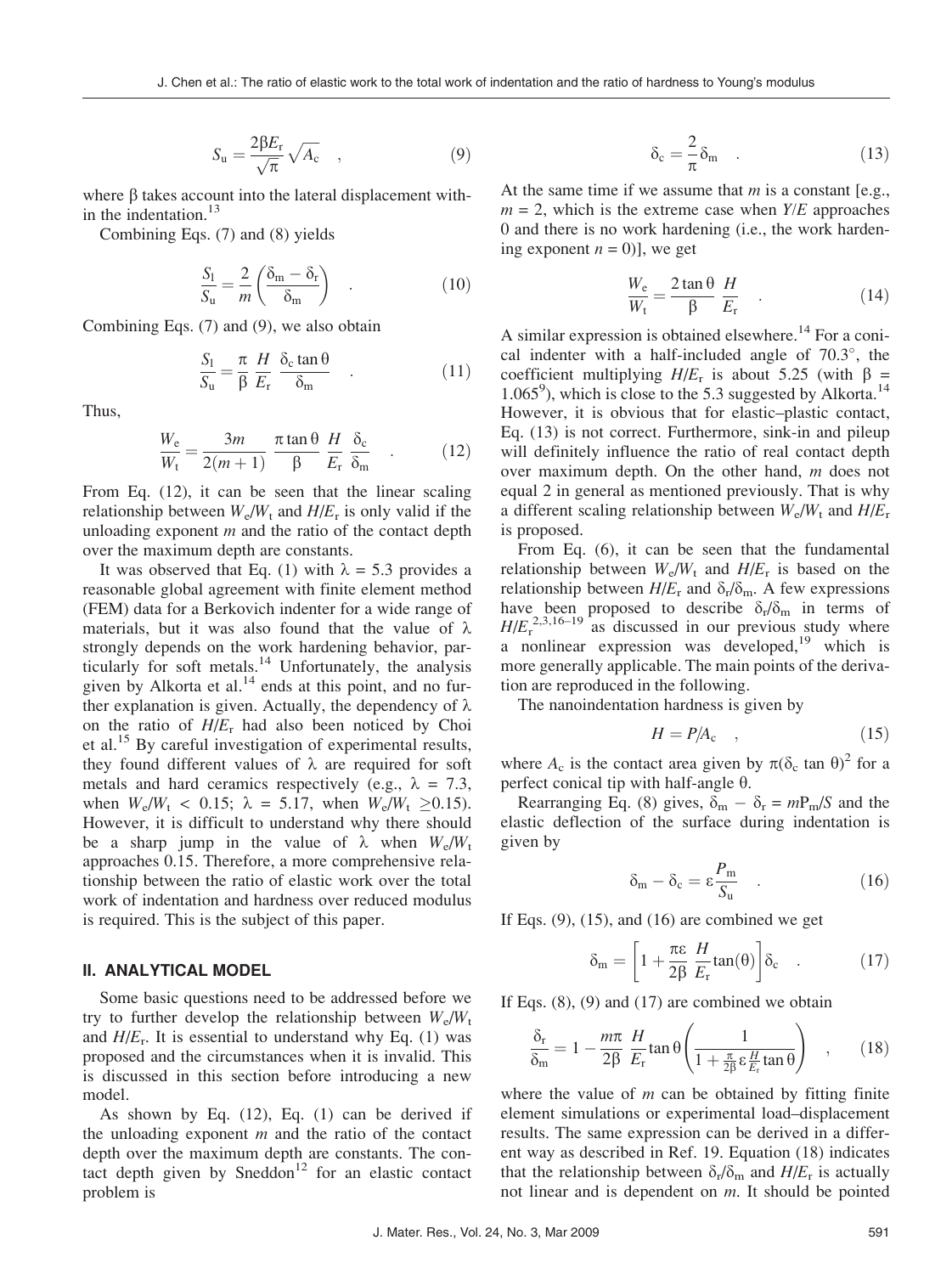out that the actual contact depth may differ from that given in Eq. (16) in the presence of pileup and sink-in. However, Eq. (18) has been validated even for materials displaying a small amount of pileup and sink-in during indentation. Considering that the pileup is related to  $Y/E_r$ and the work hardening exponent  $n$ , this implies that  $m$  is also dependent on  $Y/E_r$  and *n*. This is not surprising because the parameter  $m$  is related to the shape of deformed surface, and  $Y/E_r$  and n determine the shape of the deformed surface when the Poisson's ratio  $v$  and the half-included angle of the indenter  $\theta$  are fixed.

Combining Eqs. (6) and (18) gives,

$$
\frac{W_e}{W_t} = \frac{3m\pi}{2\beta(m+1)} \frac{H}{E_r} \tan \theta \left(\frac{1}{1 + \frac{\pi \varepsilon H}{2\beta E_r} \tan \theta}\right) \quad . \tag{19}
$$

The same equation can be derived if we substitute Eq. (17) into Eq. (12). Equation (19) clearly shows that the relationship between  $W_e/W_t$  and  $H/E_r$  is actually nonlinear.

### III. FINITE ELEMENT MODEL

Since a three-dimensional (3D) model produces results similar to those of a two-dimensional (2D) model when solving elastic-plastic problems, $^{20}$  the 2D rigidflexible half model was adopted here for computing efficiency. The commercial finite element program ANSYS 9.0 (ANSYS, Inc., Canonsburg, PA) was used in this study. The effective half-included angle of the conical indenter used here is  $70.3^\circ$  (with equivalent projected area to a Berkovich tip).

The elastic properties for the diamond tip  $(E = 1141)$ GPa,  $v = 0$  .07) were fixed, and it is assumed to be elastically deformed for all models. A 2D 6-Node Triangle Structural Solid element was used to model the 2D diamond indenter. The mesh, boundary conditions applied, and the contact pairs are the same as those described in our previous study.<sup>19</sup> The interface between the indenter and the specimen is assumed frictionless. Contact depth and residual depth are directly measured from the deformation profile; thus we consider the effect of pileup and sink-in when calculating the hardness. To maximize the speed of simulations, displacement control is preferred, and a maximum penetration of 400 nm is adopted for all the materials investigated here.

Both elastic–perfectly plastic solid materials and materials with power-law work hardening behavior were examined in this study. In the simulations, the Young's modulus  $E$  and Poisson's ratio  $v$  for the specimens were fixed at  $E = 70$  GPa and  $v = 0.25$ , respectively. The yield stress Y was varied from 0.07 to 7 GPa. For work hardening materials, the work hardening exponent was varied from 0 to 0.5. This leads to ratios of modulus over yield strength in the range of 10–1000, which covers most ceramics and metals. Time-dependent behavior such as creep is not included in the model; this may have a significant influence on the results, which makes the analysis more complex.<sup>21</sup> The basic stress–strain ( $\sigma$ - $\varepsilon$ ) relationship used in the model is

$$
\sigma = \begin{cases} E\varepsilon, & \text{for } \varepsilon \leq \frac{Y}{E} \\ K\varepsilon^n, & \text{for } \varepsilon \geq \frac{Y}{E} \end{cases}
$$
 (20)

where K is a constant and  $n$  is the work hardening exponent.

## IV. RESULTS AND DISCUSSION

### A. Relationship between  $\delta_r/\delta_m$  and  $H/E_r$

As discussed previously, the parameter *m* is related to  $Y/E_r$  and *n*; however, it is difficult to derive an analytical expression between them. From FEM studies carried out in this study, we have found an approximately linear relationship between  $m$  and the work hardening exponent *n* [Eq. (21)] when  $0.001 < Y/E_r < 0.1$ .

$$
m = 1.24 + 0.2n \tag{21}
$$

This generates values of *m* between 1.24 and 1.34 for elastic–perfectly plastic solids and work hardening materials as  $n$  is normally less than 0.5. It falls in the range determined by Pharr et al.<sup>10</sup> (i.e.,  $m = 1.16$  to 1.48). It should be noted that time-dependent behavior can significantly affect the unloading curve (and thus the value of  $m$ ), and the analysis here is not valid for materials showing significant time-dependent behavior during the indentation tests.

Thus, Eq. (18) can be rewritten by replacing  $m$  with  $n$ :

$$
\frac{\delta_r}{\delta_m} = 1 - \frac{\pi (1.24 + 0.2n)}{2\beta} \frac{H}{E_r} \tan \theta \left( \frac{1}{1 + \frac{\pi \varepsilon H}{2\beta E_r} \tan \theta} \right) \quad (22)
$$

Comparisons were made between Eq. (22) developed in this study and other models, which are plotted in Figs. 1–3.



FIG. 1. Comparison of the relationship between the ratio of residual depth to maximum depth and the ratio of hardness to contact modulus for elastic–perfectly plastic materials  $(n = 0)$  determined by different workers and finite element simulation.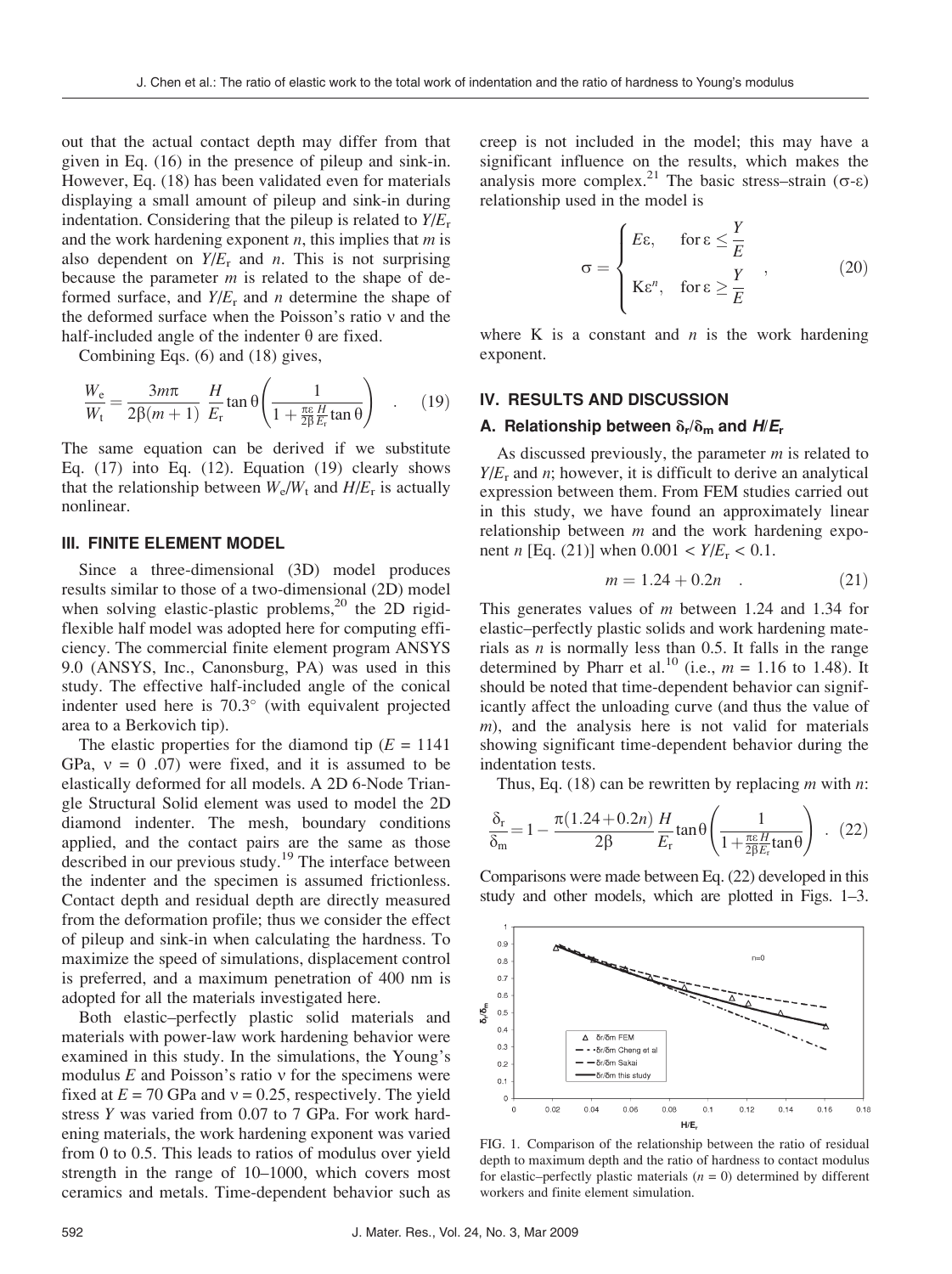

FIG. 2. Comparison of the relationship between the ratio of residual depth to maximum depth and the ratio of hardness to contact modulus for materials with work hardening  $(n = 0.1)$  determined by different workers and finite element simulation.



FIG. 3. Comparison of the relationship between the ratio of residual depth to maximum depth and the ratio of hardness to contact modulus for materials with severe work hardening  $(n = 0.5)$  determined by different workers and finite element simulation.



FIG. 4. Comparison of the expression to describe  $W_e/W_t$  in terms of  $H/E_r$  developed in this study and literature expressions for elasticperfectly plastic materials.

The equation derived by Cheng et al. $2,3$  gives a good fit only when  $H/E_r$  is less than 0.1. This is not surprising since they argued that their equation is valid for  $\delta_r/\delta_m$ more than 0.4, which requires  $H/E_r$  to be less than 0.1 for a perfect conical indenter with semi-angle of 70.3°. When  $H/E_r > 0.1$ , the equation developed in Refs. 2 and 3 significantly diverges from the finite element data for

both elastic–perfectly plastic solids and work hardening materials. Other models, for example, the nonlinear equation developed by Sakai in Ref. 16 significantly diverge at an earlier stage  $(H/E_r > 0.05)$ . In contrast, Eq. (22) developed in this study shows excellent agreement with the FE simulations.

#### B. Relationship between  $W_e/W_t$  and  $H/E_r$

Substituting Eq. (21) into Eq. (19) gives

$$
\frac{W_e}{W_t} = \frac{1.5(1.24 + 0.2n)\pi}{(0.24 + 0.2n)\beta} \frac{H}{E_r} \tan \theta \left(\frac{1}{1 + \frac{\pi \epsilon}{2\beta} \frac{H}{E_r} \tan \theta}\right)
$$
(23)

An alternative nonlinear relationship between  $W_e/W_t$  and  $H/E_r$  was derived elsewhere by Malzbender et al.<sup>18</sup>

$$
\frac{W_{\rm e}}{W_{\rm t}} = \left(\frac{\varepsilon}{2} + \frac{\beta}{\pi \frac{H}{E_{\rm r}} \tan \theta}\right)^{-1} \quad . \tag{24}
$$

To justify which models are better, experimental validation is required. For example, taking 1070 steel, the values of the reduced modulus (indented by a diamond Berkovich tip) and hardness are 182 and 9.5 GPa, respectively, and the measured value of  $W_e/W_t$  is 0.298.<sup>22</sup> The model proposed in Ref. 4 gives a value of 0.227 for  $W_e/W_t$  (with a deviation of 25%), the expression developed in Refs. 2 and 3 gives a value of 0.287 for  $W_e/W_t$ (with a deviation of 5%), and the approach of Alkorta et al.<sup>14</sup> gives a value of 0.277 for  $W_e/W_t$  (with a deviation of 7%). Other approaches give a value of  $0.270$ , <sup>15</sup> 0.263,<sup>5</sup> and 0.245<sup>23</sup> for  $W_e/W_t$ . However, the equation proposed in this study gives a value of 0.296, which agrees almost perfectly with the experimentally measured value (the difference is less than 1%). Similar good agreement is produced for a range of materials with different  $H/E_r$  (Figs. 4–8).

Figure 6 depicts a comparison of the different expressions proposed to describe  $W_e/W_t$  in terms of  $H/E_r$  and finite element simulation taken from the literature. Only some of the linear expressions were plotted to for comparison as the relationship between  $W_e/W_t$  and  $H/E_r$  is  $\alpha$ ctually nonlinear.<sup>14</sup> Equation (23) developed in this study gives the best agreement with FEM data. Figure 4 also shows that all the expressions proposed in the literature lead to a unity value for  $W_e/W_t$  when  $H/E_r < 0.2$ . However, experimental data show that even when  $H/E_r$ is around 0.25, the value of  $W_e/W_t$  is less than 1.<sup>24</sup> This agrees well with our prediction (see Figs. 5 and 6).

For clarification, a separate comparison between the variation of  $W_e/W_t$  with  $H/E_r$  determined in this study [i.e., Eq. (23)] and the linear and nonlinear expressions given by Malzbender et al.<sup>6,18</sup> [i.e., Eqs.  $(14)$  and  $(24)$ ] is depicted in Fig. 9. Again, the linear plot deviates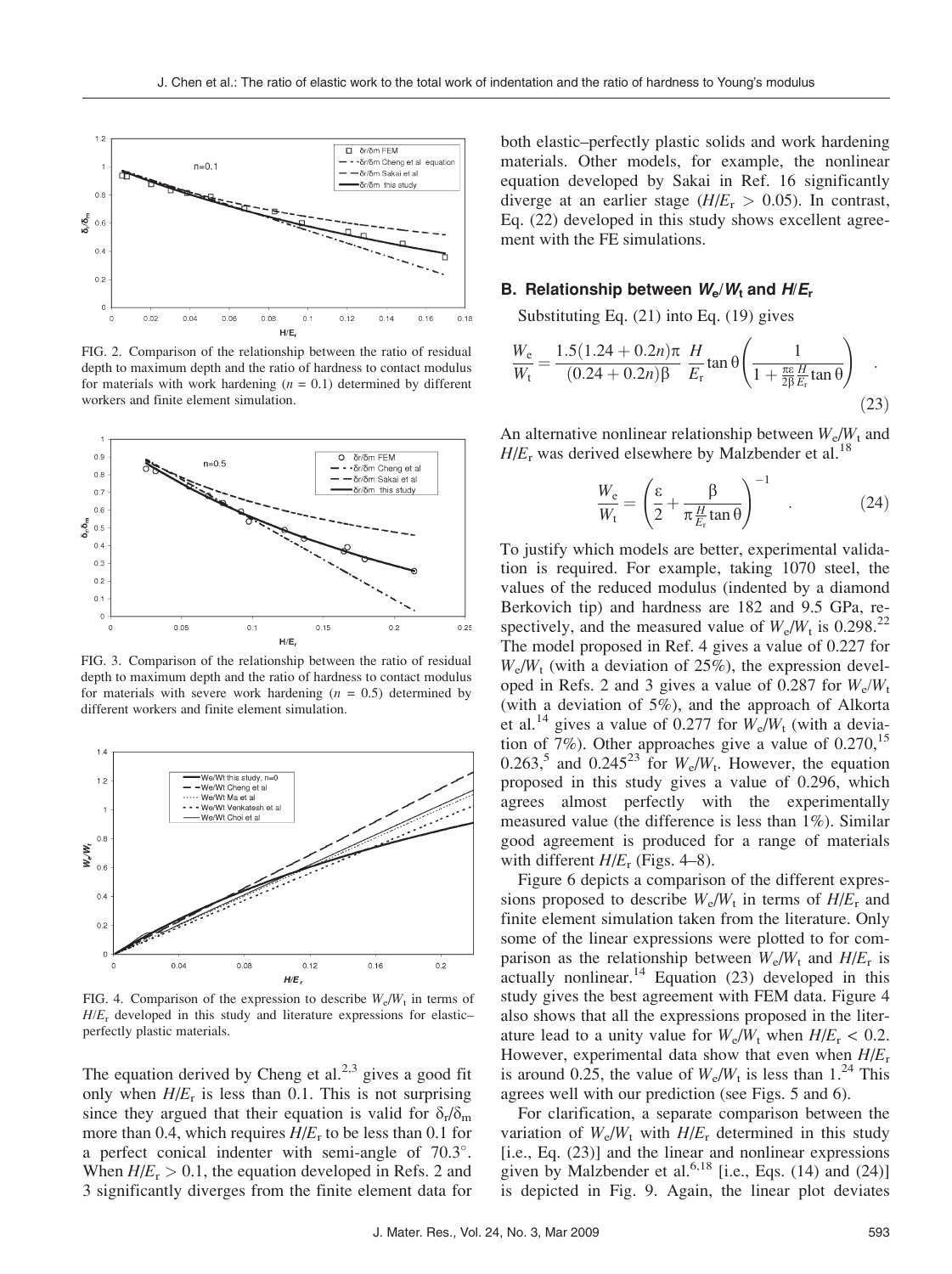

FIG. 5. Comparison of the expression to describe  $W_e/W_t$  in terms of  $H/E_r$  developed in this study and literature expressions for materials with a work hardening exponent of 0.1.



FIG. 6. Comparison of the expression to describe  $W_e/W_t$  in terms of  $H/E_r$  developed in this study and literature expressions for materials with a work hardening exponent of 0.5.



FIG. 7. Comparison of the expression to describe  $W_e/W_t$  in terms of  $H/E_r$  developed in this study and literature expressions as well as measured data from Stilwell and Tabor.<sup>1</sup>

significantly from that developed in this study. The nonlinear relationship proposed by Malzbender et al.<sup>18</sup> shows a similar trend in the  $W_e/W_t$  versus  $H/E_r$  plot, but it significantly overestimates the value of  $W_e/W_t$  for soft materials. Again, it leads to  $W_e/W_t \approx 1$  when  $H/E_r$ approaches 0.2, which is not correct as mentioned above.



FIG. 8. Comparison of the expression to describe  $W_e/W_t$  in terms of  $H/E_r$  developed in this study and literature expressions as well as measured data from Alkorta.<sup>14</sup>

From Fig. 9, it can be seen that the curves for  $W_e/W_t$ versus  $H/E_r$  are almost indistinguishable for all levels of work hardening. It might be argued that the work hardening should have a big effect on very soft metals, and this may just be hidden in a global plot over a wide range of  $H/E_r$ . Therefore, a localized plot for soft materials with various work hardening exponents is plotted in Fig. 10. It can be clearly seen that for the model presented in this study the effect of work hardening on  $W_e/W_t$  is negligible even for very soft metals.

## C. Alternative method for obtaining H and  $E_r$

Combining Eqs. (9) and (15), we obtain

$$
\frac{H}{E_{\rm r}^2} = \frac{4\beta^2 P}{\pi S_{\rm u}^2} \quad . \tag{25}
$$

Rewriting Eqs. (18) and (19), we get

$$
\frac{H}{E_{\rm r}} = \frac{2\beta \cot \theta}{\pi} \frac{\left(1 - \frac{\delta_{\rm r}}{\delta_{\rm m}}\right)}{(1.24 + 0.2n) - \left(1 - \frac{\delta_{\rm r}}{\delta_{\rm m}}\right) \epsilon} \quad , \quad (26)
$$

and

$$
\frac{H}{E_{\rm r}} = \frac{\beta W_{\rm e}/W_{\rm t}}{\frac{1.5\pi(1.24 + 0.2n)}{(2.24 + 0.2n)} - \pi \epsilon W_{\rm e}/2W_{\rm t}} \cot\theta \quad . \tag{27}
$$

Combining Eqs. (25) and (26) we obtain

$$
E_{\rm r} = \frac{\left(1 - \frac{\delta_{\rm r}}{\delta_{\rm m}}\right) S_{\rm u}^2 \cot\theta}{2\beta P_{\rm m} \left[ (1.24 + 0.2n) - \left(1 - \frac{\delta_{\rm r}}{\delta_{\rm m}}\right) \epsilon \right]} \quad , \quad (28a)
$$

$$
H = \frac{\left(1 - \frac{\delta_r}{\delta_m}\right)^2 S_u^2 \cot^2 \theta}{\pi \beta P_m \left[ (1.24 + 0.2n) - \left(1 - \frac{\delta_r}{\delta_m}\right) \varepsilon \right]^2} \quad , \quad (28b)
$$

while combining Eqs.  $(25)$  and  $(27)$  yields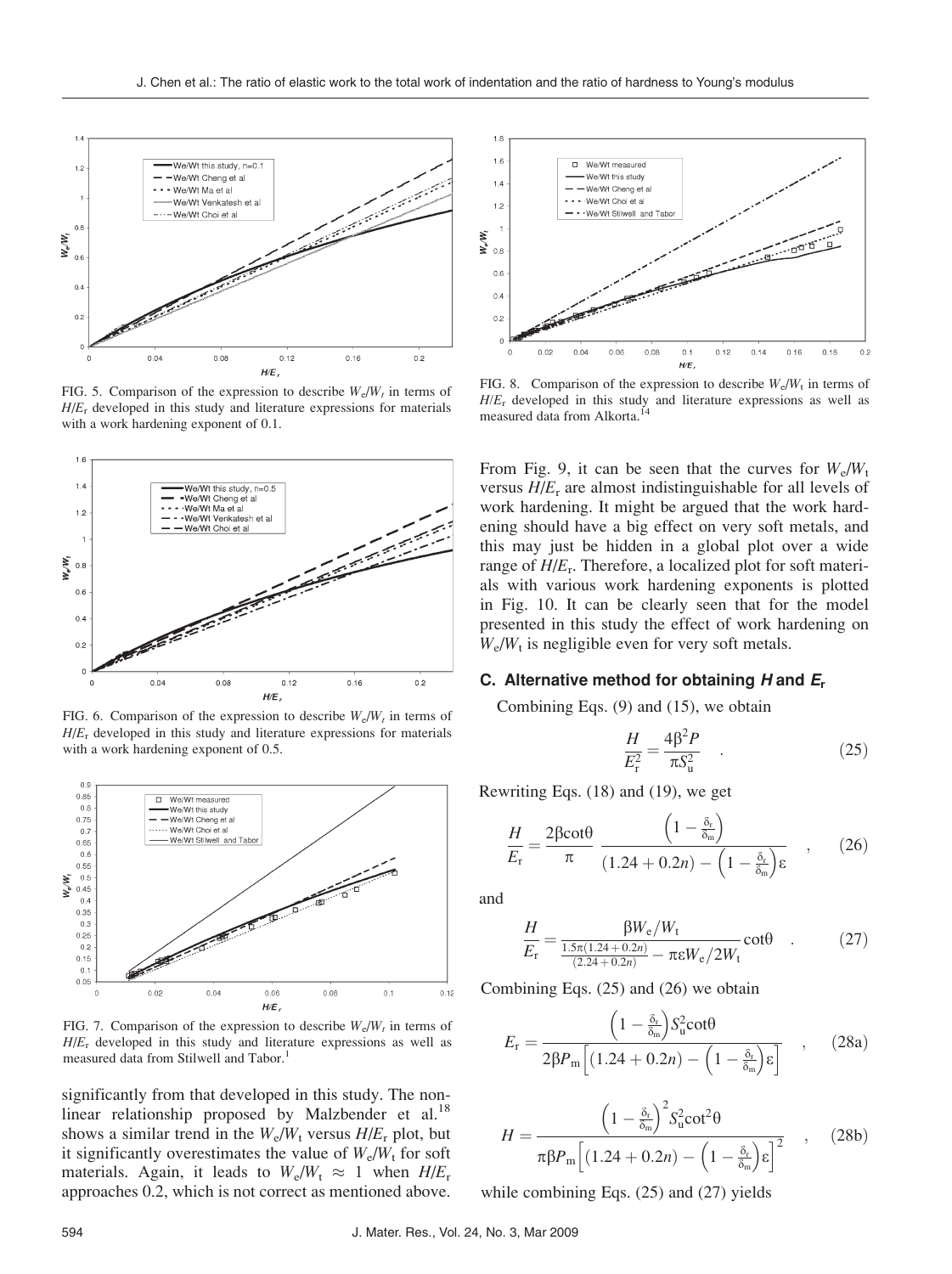

FIG. 9. Comparison of the variation of  $W_e/W_t$  with  $H/E_r$  determined in this study [i.e., Eq. (23)] and the linear and nonlinear expressions given by Malzbender et al.<sup>6,18</sup> [i.e., Eqs.  $(14)$  and  $(24)$ ].

$$
E_{\rm r} = \frac{W_{\rm e}/W_{\rm t}}{\frac{1.5\pi(1.24 + 0.2n)}{(2.24 + 0.2n)} - \pi \epsilon W_{\rm e}/2W_{\rm t}} \cot\theta / \frac{4\beta P_{\rm m}}{\pi S_u^2} \quad , \quad (29a)
$$

$$
H = \left(\frac{W_e/W_t}{\frac{1.5\pi(1.24 + 0.2n)}{(2.24 + 0.2n)} - \pi \varepsilon W_e/2W_t}\right)^2 / \frac{4P_m}{\pi S_u^2} \quad . \quad (29b)
$$

These provide alternative approaches to obtain the values of hardness and reduced modulus without independent measurement of the contact depth. Of the two the energy based approach is more promising since the accurate measurement of residual depth is not easy, and this can cause significant error in the ratio of residual depth over maximum depth, but measurement errors have only a negligible influence on  $W_e/W_t$ .

It has been previously argued that an energy-based approach could be used to derive hardness and elastic modulus and avoid problems caused by pileup and sinkin.6,18 However, in cases where significant pileup (i.e., the real contact depth exceeds the maximum penetration depth) occurs around the indentation, separate microscopy assessment of the indentation profile is still required to obtain an accurate value of hardness and elastic modulus. The reason is that in this analysis, it is assumed the contact depth is the difference between the total displacement and the elastic displacement of the surface at the edge of the impression, which does not take account of any pileup. We also need to bear in mind that only part of the pileup is actually in contact with indenter. Therefore, if the actual contact edge is not significantly above the surface (i.e., the amount of pile-up is small), the models presented here work reasonably well because the effect of pileup and sink-in can be included in the parameter  $m$ for the material properties given in this study as discussed in Sec. II. On the other hand, with the energybased approach [e.g., Eq. (29)], the tip area function calibration is not necessary anymore, which saves time, and it avoids possible errors from fitting a nonphysical area function to the measured data.



FIG. 10. Localized plot of  $W_e/W_t$  versus  $H/E_r$  for soft materials (with low  $H/E_r$ ) with different levels of work hardening. The effect of work hardening is negligible.

To illustrate the utility of this approach, Fig. 11 displays a comparison of the determination of hardness and reduced modulus based on the Oliver and Pharr method (O & P) and the model suggested here [i.e., Eq. (29)] for fused silica, which is a material that is not well handled by previous energy-based hardness models due to its high  $H/E$ . The values of reduced modulus determined by both methods at various loads agree very well. For the hardness, reasonably good agreement is achieved at large penetrations where tip blunting has a negligible effect on the contact area. However, at low penetrations where tip blunting is critical, a significant discrepancy between these two approaches is observed. This could be due to the erroneous experimental fitting of the tip area function. On the other hand, it may suggest that the model requires modification for the truncated tip, and a length-scale parameter (i.e., tip radius) should be included in the model as suggested in Refs. 11, 25, and 26. However, the fact that the hardness determined by the new model is approximately constant over a large load range, whereas the hardness determined by the Oliver and Pharr method increases at low loads, implies that the tip calibration is in error. Tip defects have a considerable influence on data obtained by nanoindentation, and methods to accurately account for tip shape (both in terms of tip end radius<sup>27</sup> and the instantaneous effective tip angle<sup>28</sup>) or reduce its effect are essential. The reduction in hardness at the lowest loads is due to the transition from elastic to plastic behavior. There is also considerable scatter in  $E_r$  at low loads where  $W_e$  is of similar magnitude to  $W_t$ , and significant errors are expected in the model developed here due to limitations in determining these values with sufficient accuracy. In such cases, the value of *m* is also likely to change; in other words, *m* can be also related to the tip radius. More comparisons of hardness and reduced modulus values for other materials (such as aluminum and soda-lime glass as depicted in Figs. 12 and 13, respectively) obtained by the O & P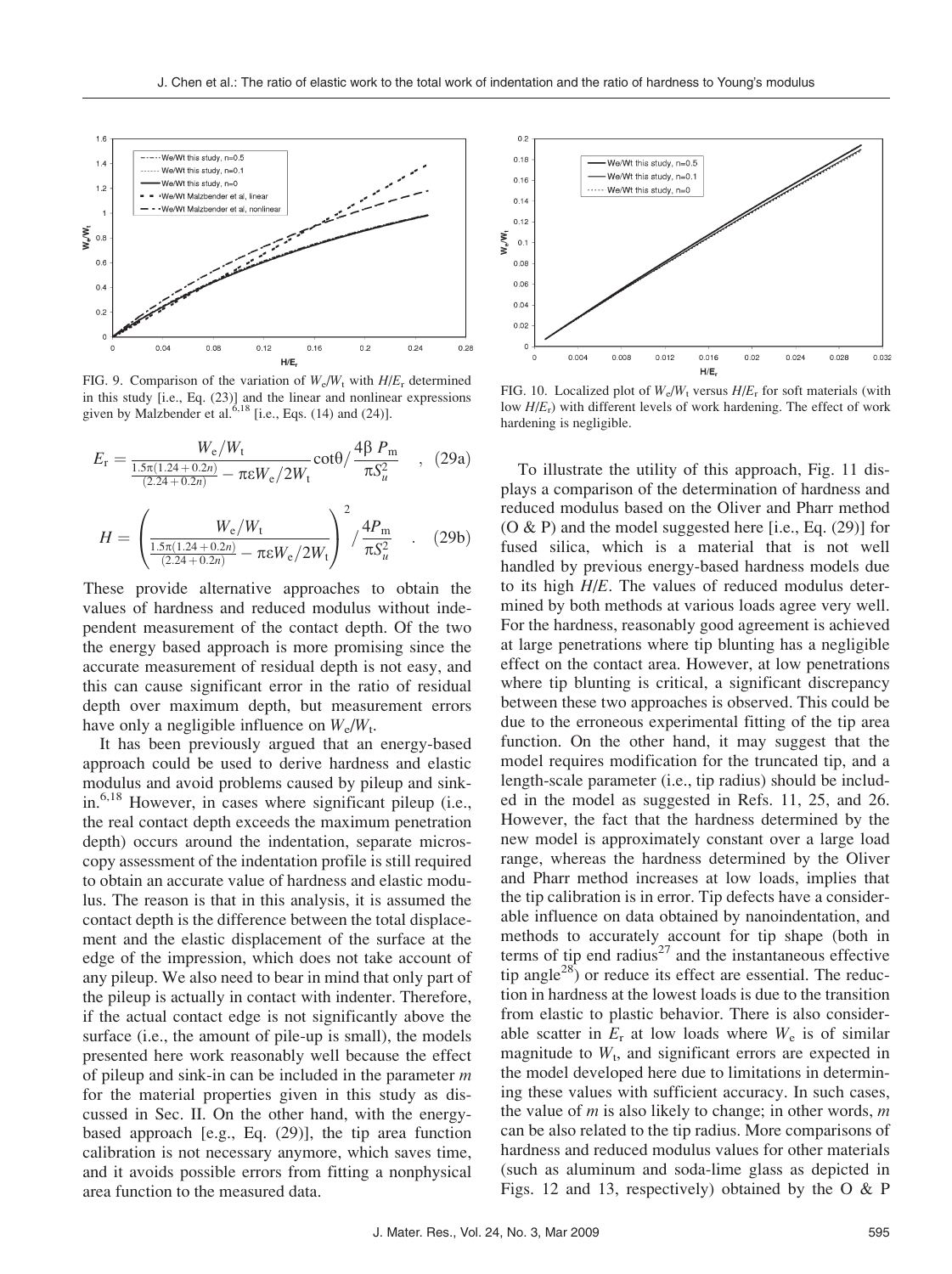

FIG. 11. Comparison of (a) hardness and (b) reduced modulus of fused silica using the Oliver and Pharr method (O & P) and the new model suggested here [i.e., Eq. (28)].



FIG. 12. Comparison of (a) hardness and (b) reduced modulus of aluminum using O & P and the new model suggested here [i.e., Eq. (28)].



FIG. 13. Comparison of (a) hardness and (b) reduced modulus for soda lime glass using O & P and the new model suggested here [i.e., Eq. (28)].

method and the method presented here have been made, and it demonstrates that the method presented here gives more reasonable results when tested by a used indenter at low loads. From Figs. 12 and 13, it is obvious that significant discrepancy was observed. As the testing load was low (so was the penetration), the tip blunting tends to play an important role. Although the assumption of a spherical truncated tip is reasonable for a new tip, there is no reason for this to be

true after many indentation tests. Thus, the analytical expression for describing the tip shape is not realistic. It is also very unlikely for experimentalists to update the area function calibrations every time before tests. There is also no guideline for how often the area function should be updated. Therefore, it can lead to overestimation of the measured hardness and elastic modulus if the area function is not updated in time. On the other hand, the initial tip area function is a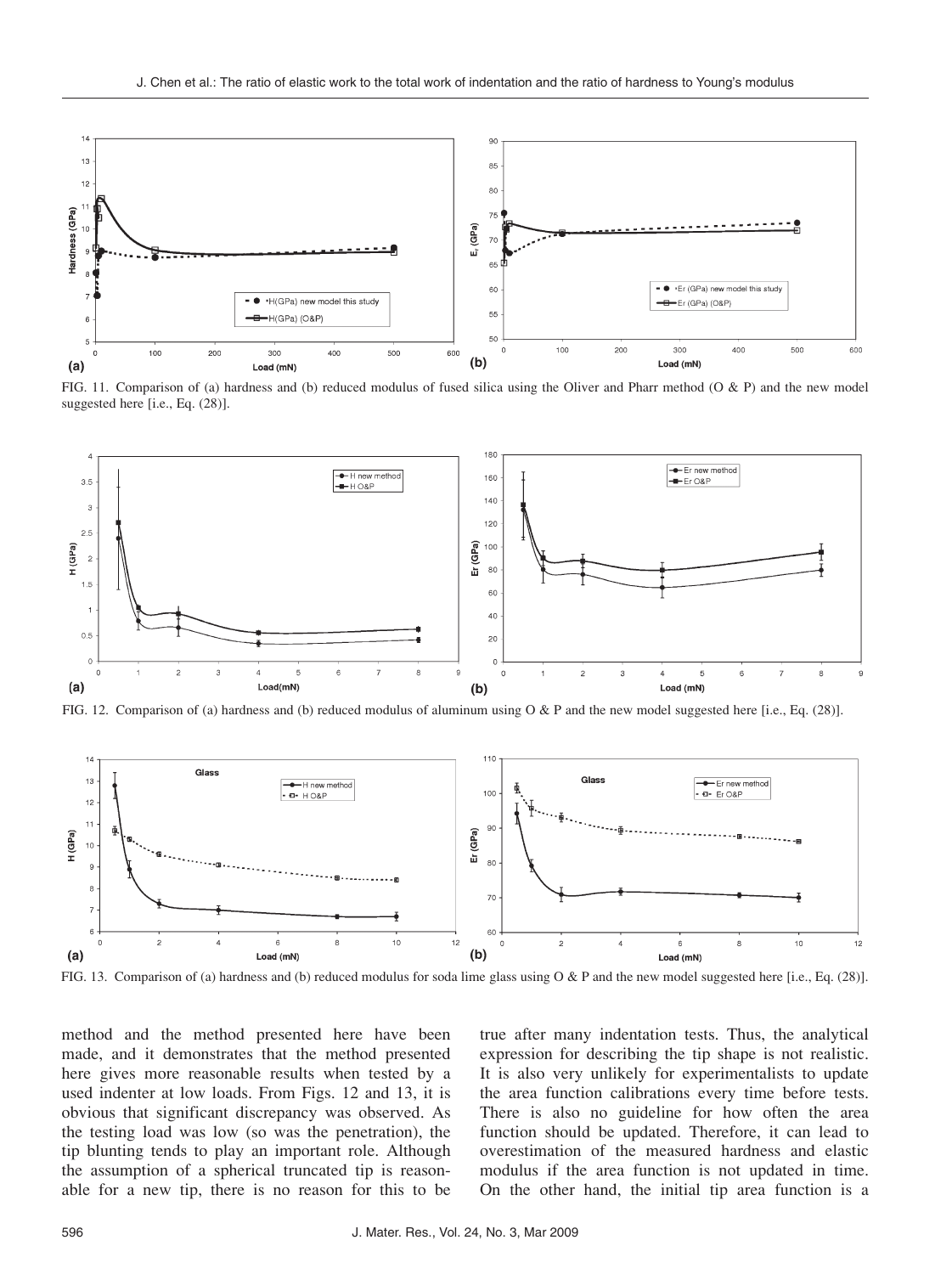good approximation at given range of contact depth. In practice, the actual contact depth for some materials may be outside this range; therefore, we may not expect reasonable results in such cases. Further work is underway to validate the new approach on a larger range of materials with different Y/E.

Tests have also been performed on metallic materials including copper and gold. The hardness values obtained by the new method are closer to the results after pileup correction compared to the common Oliver and Pharr method. Another essential issue that must be emphasized is the influence of the proportion of the unloading curve, which is fitted to determine the unloading stiffness. This may also affect the derived elastic modulus. This is particularly crucial for materials that show time-dependent behavior, even if this is limited when indentation is performed at room temperature. The upper one third is the recommended fitting range for the unloading curve according to Oliver and Pharr. If we change this even slightly, even if enough data points are ensured, the derived values of elastic modulus may change, although there is no obvious change in the hardness. This problem can be circumvented using the equations developed here.

For soda-lime glass there is a much bigger difference between the Oliver and Pharr hardness and modulus values and those determined by the method developed here. Using Eq. (28), the values are lower but constant as a function of depth and closer to values measured by other techniques (microhardness and bending tests). More work is underway to understand the reasons for the discrepancy.

# V. CONCLUSIONS

The existing linear relationships between  $\delta_{\rm r}/\delta_{\rm m}$  and  $H/E_r$  developed by means of analytical or numerical methods have been examined. It was found that they provide a good fit for materials with low  $H/E_r$ ; however, when  $H/E_r$  is bigger than 0.1, significant deviation occurs. A nonlinear analytical expression between  $\delta_r/\delta_m$  and  $H/E_r$ is proposed, and this has been verified by finite element simulations for elastic–perfectly plastic materials and power law work hardening materials.

The finite element simulations demonstrate that the existing linear relationships between the elastic work over total work and hardness over the reduced modulus reported in the literature and commonly accepted is not correct. A new model has been developed for the relationship between  $W_e/W_t$  and  $H/E_r$ , which agrees well with the numerical simulation results and experimental data.

Based on the newly developed relationship between  $\delta_{\rm r}/\delta_{\rm m}$  and  $H/E_{\rm r}$  in combination with existing numerical and analytical models, a new expression has been developed for the relationship between  $W_e/W_t$  and  $H/E_r$ .

The elastic modulus and hardness can be directly measured based on knowledge of the maximum load, unloading stiffness, and  $W_e/W_t$  (or  $\delta_t/\delta_m$ ). This method is less sensitive to tip imperfection compared to the common Oliver and Pharr approach.

# ACKNOWLEDGMENTS

This research was supported by The Engineering and Physical Sciences Research Council (EPSRC) through the multiscale modeling initiative. Prof. S. Roy, Dr. L. Siller, and Mr. P. Cox at Newcastle University are acknowledged for providing some samples for tests.

## **REFERENCES**

- 1. N.A. Stilwell and D. Tabor: Elastic recovery of conical indentations. *Proc. Phys. Soc. London* 78, 169 (1961).
- 2. Y-T. Cheng, Z. Li, and C-M. Cheng: Scaling relationships for indentation measurements. *Philos. Mag. A* 82, 1821 (2002).
- 3. Y-T. Cheng and C-M. Cheng: Relationships between hardness, elastic modulus, and the work of indentation. Appl. Phys. Lett. 73, 614 (1998).
- 4. A.E. Giannakopoulos and S. Suresh: Determination of elastoplastic properties by instrumented sharp indentation. Scr. Mater. 40, 1191 (1999).
- 5. D. Ma, W. Chung, J. Liu, and J. He: Determination of Young's modulus by nanoindentation. Sci. China, Ser. E 47, 398 (2004).
- 6. J. Malzbender: Comment on the determination of mechanical properties from the energy dissipated during indentation. *J. Mater*. Res. 20, 1090 (2005).
- 7. W.C. Oliver: Alternative technique for analyzing instrumented indentation data. *J. Mater. Res.* **16,** 3202 (2001).
- 8. S.V. Hainsworth, H.W. Chandler, and T.F. Page: Analysis of nanoindentation load–displacement loading curves. J. Mater. Res. 11, 1987 (1996).
- 9. W.C. Oliver and G.M. Pharr: An improved technique for determining hardness and elastic-modulus using load and displacement sensing indentation experiments. *J. Mater. Res.* 7, 1564 (1992).
- 10. G.M. Pharr and A. Bolshakov: Understanding nanoindentation unloading curves. J. Mater. Res. 17, 2660 (2002).
- 11. Y-T. Cheng and C-M. Cheng: Scaling, dimensional analysis, and indentation measurements. Mater. Sci. Eng., R 44, 91 (2004).
- 12. I.N. Sneddon: The relation between load and penetration in the axisymmetric Boussinesq problem for a punch of arbitrary profile. *Int. J. Eng. Sci.* 3, 47 (1965).
- 13. J.C. Hay, A. Bolshakov, and G.M. Pharr: A critical examination of the fundamental relations used in the analysis of nanoindentation. J. Mater. Res. 14, 2296 (1999).
- 14. J. Alkorta, J.M. Martínez–Esnaola, and J. Gil Sevillano: Comments on "Comment on the determination of mechanical properties from the energy dissipated during indentation" by J. Malzbender [J. Mater. Res. 20, 1090 (2005)]. J. Mater. Res. 21, 302 (2006).
- 15. Y. Choi, H.S. Lee, and D. Kwon: Analysis of sharp-tip-indentation load-displacement curve for contact area determination taking into account pile-up and sink-in effects. *J. Mater. Res.* 19, 3307 (2004).
- 16. M. Sakai: Simultaneous estimate of elastic/plastic parameters in depth-sensing indentation tests. Scr. Mater. 51, 391 (2004).